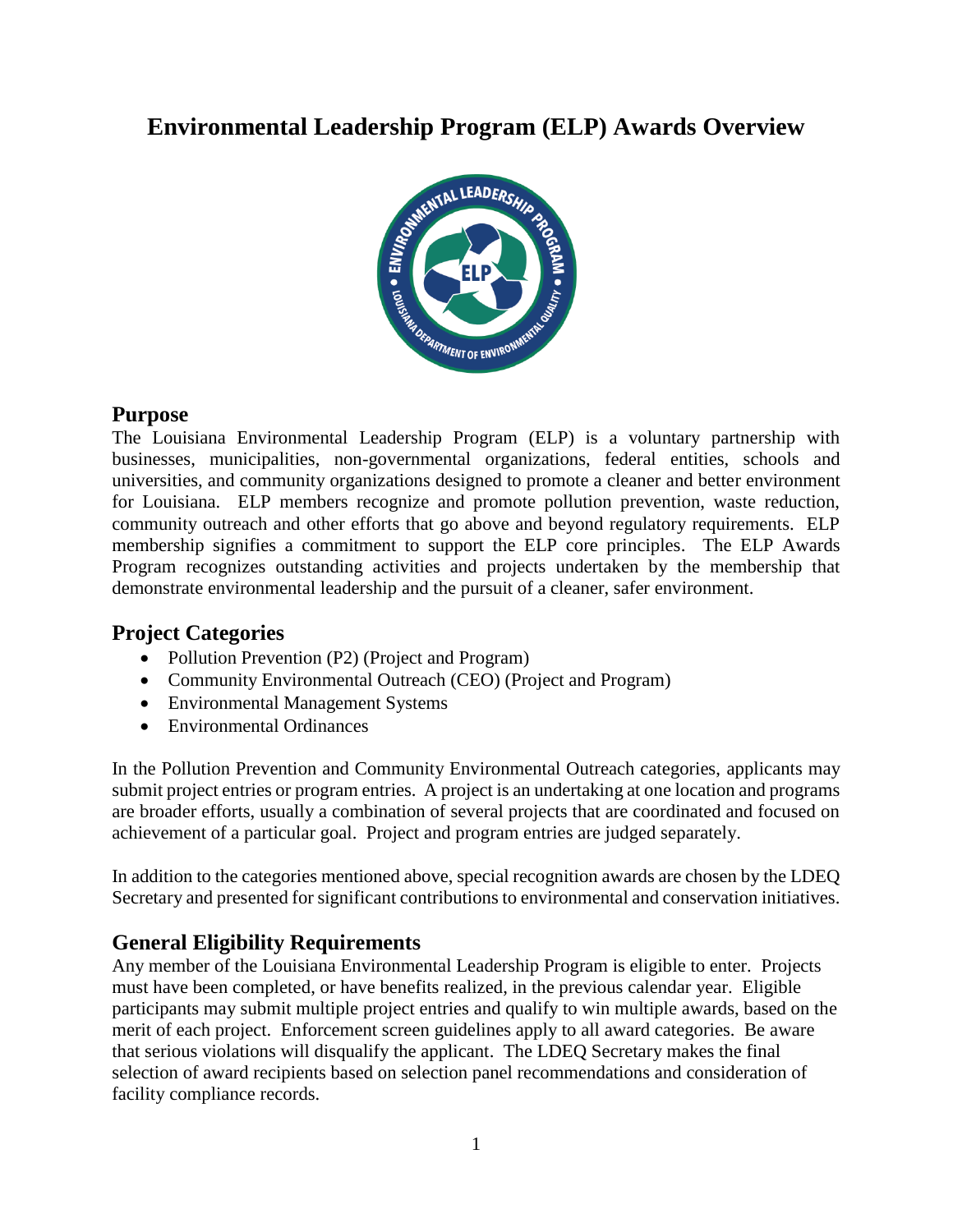Certain projects are **not** eligible:

- Projects that have been submitted for a previous Environmental Leadership Program Award\*
- Supplemental Environmental Projects (SEP's) designated under federal regulations.
- Beneficial Environmental Projects (BEP's) designated under state regulations.
- Projects mandated by enforcement action, usually a court order (*e.g., settlement agreement, consent decree, some compliance orders, etc…).*

*\*A project may be closely related to a previous entry and still be eligible provided that the current entry demonstrates fully that the project's scope and performance claims are clearly above and beyond the initial entry.*

# **Project Category Descriptions**

### *Pollution Prevention Category*

Pollution prevention achievement awards recognize projects that have led to measurable reductions in air pollution, water pollution, solid and hazardous waste, or have contributed to significant energy and resource conservation. Projects that achieve reduction of pollution at any level in the **waste management hierarchy** may be eligible for an award, but the entry must demonstrate the relevance of the hierarchy to the project.

Examples of Pollution Prevention Projects:

- Process improvements that result in reduced emissions, discharges or generation of wastes
- Achievement of zero discharge for selected waste or emission streams
- Projects that reduce the environmental risks of a facility
- Innovative approaches through product redesign to reduce the lifecycle impact of manufacturing and use of a product
- Projects to reduce reliance on incinerators and deep wells as disposal options
- Beneficial reuse of waste materials
- Emergency releases reduction
- Working with suppliers, customers, and smaller companies to promote pollution prevention
- Projects to minimize the impact of waste and promote responsible waste handling in communities (e.g. recyclables collection programs or Litter-free Events).
- Area-wide Environmental Improvements including but not limited to (beautification, recycling, litter prevention waste reduction, graffiti abatement and cleanups

#### *Community Environmental Outreach Category*

The Community Environmental Outreach Award recognizes innovative projects that contribute to enhancing the quality of the environment for the local community.

Examples of Projects in this Category:

• A community project that enhances environmental quality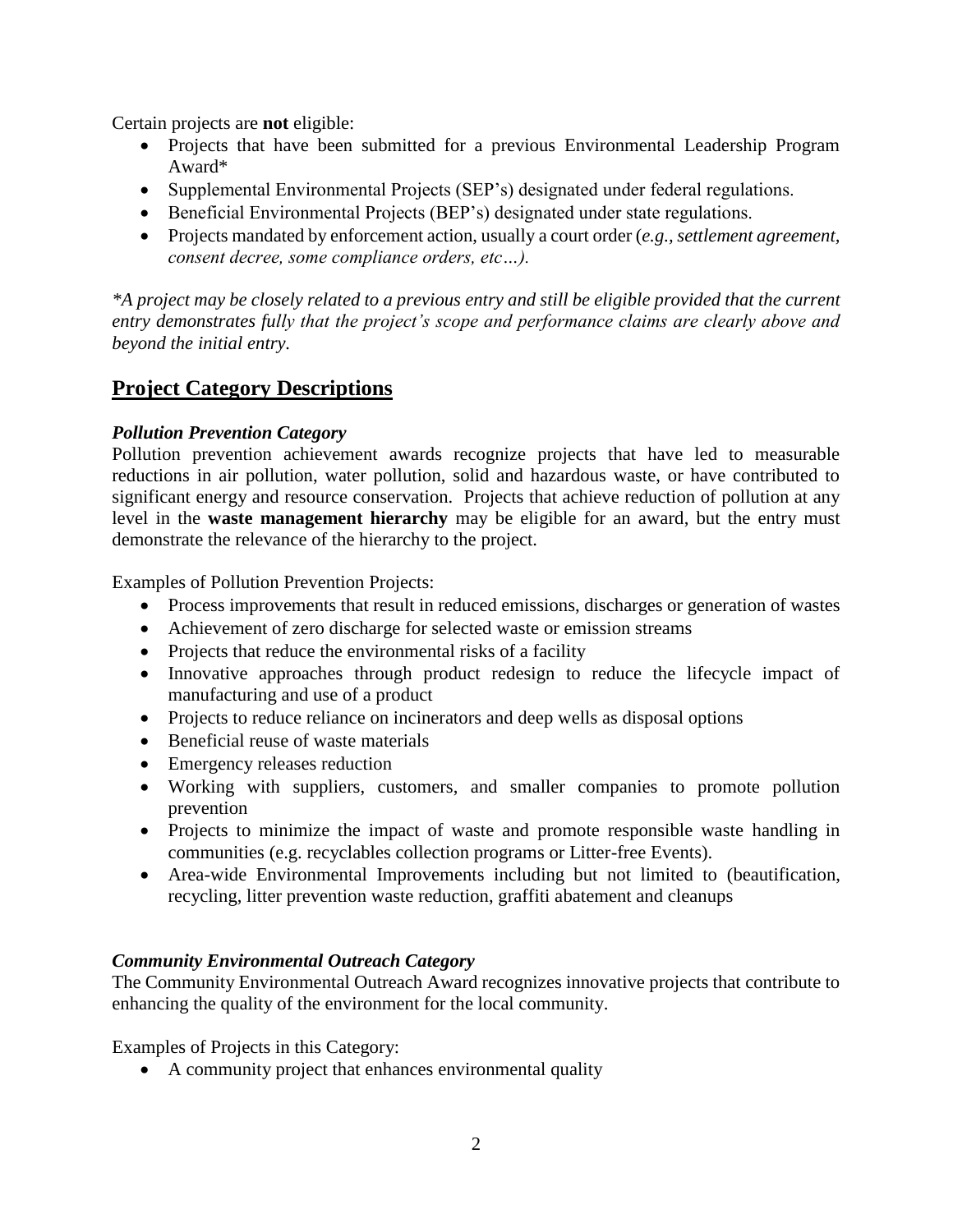- An activity to improve the interaction and involvement of the facility with the community in dealing with environmental concerns such as a community-industry panel
- Partnership development with other organizations to achieve environmental improvements including waste reduction/pollution prevention projects
- An innovative environmental education project
- A mentoring project with suppliers or smaller companies to prevent pollution or reduce risk
- Adopt-A-Spot/Block/Street/etc…; Campus and Receptacle Drives, Litter Report Cards.
- Facility specific environmental reports and/or communication tools
- Voluntary participation in a project to evaluate ambient air and water quality in the community
- An inter-company or multi-company environmental project
- A wildlife enhancement or natural heritage preservation project
- Educating the public about environmental issues. This may include but is not limited to: organizing and presenting environmental presentations/workshops/seminars in schools and the community; development of environmental education materials including fact sheets, web applications and other resources.

#### *Environmental Ordinance Category*

Must demonstrate creation or improvement of strong environmental ordinances with enforcement built in including but not limited to:

- Record of addressing illegal dumping
- Noise, litter, or odor reduction efforts
- Enforcement program
- Recycling programs
- Environmental court

*Outstanding Ordinance and Enforcement Development must take place in the calendar year preceding the award ceremony.*

#### *Environmental Management System (EMS) Category*

This award category recognizes exceptional improvements in facility environmental performance resulting from innovative implementation or enhancement to a model environmental management system (ISO 14001, or third-party certified). The award recognizes both the management system improvement and the results achieved. The EMS improvement and results achieved must have occurred between **January 1** and **November 30 of the previous year** to be considered for the current year awards cycle.

The environmental management system must include the following five elements:

- Environmental policy
- Environmental planning (identifying significant environmental impacts, legal requirements, and setting quantifiable objectives)
- Environmental management implementation programs and procedures, including environmental training
- Environmental audits and corrective action
- Management review of the EMS